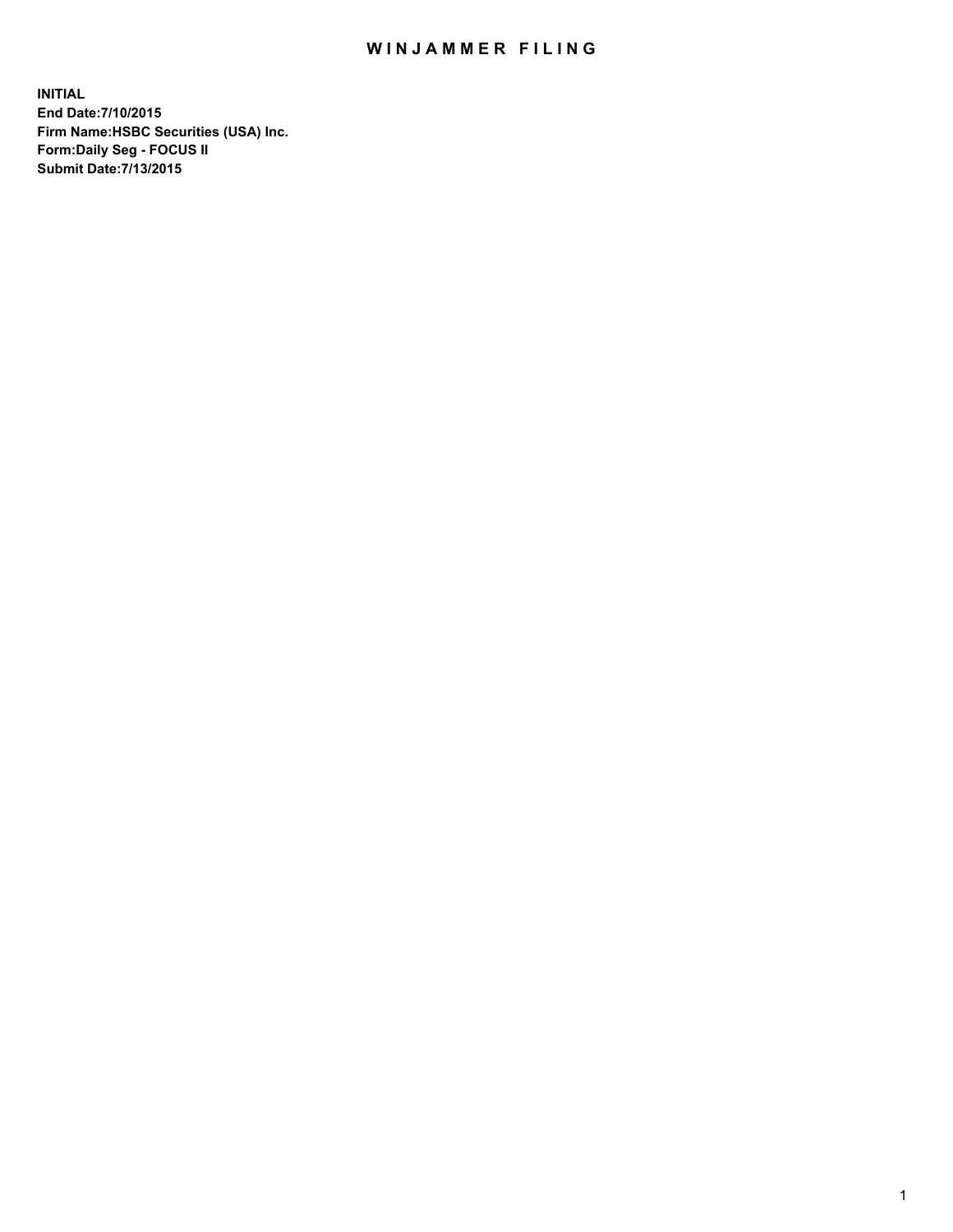## **INITIAL End Date:7/10/2015 Firm Name:HSBC Securities (USA) Inc. Form:Daily Seg - FOCUS II Submit Date:7/13/2015 Daily Segregation - Cover Page**

| Name of Company<br><b>Contact Name</b><br><b>Contact Phone Number</b><br><b>Contact Email Address</b>                                                                                                                                                                                                                         | <b>HSBC Securities (USA) Inc.</b><br>Steven richardson<br>212-525-6445<br>steven.richardson@us.hsbc.com |
|-------------------------------------------------------------------------------------------------------------------------------------------------------------------------------------------------------------------------------------------------------------------------------------------------------------------------------|---------------------------------------------------------------------------------------------------------|
| FCM's Customer Segregated Funds Residual Interest Target (choose one):<br>a. Minimum dollar amount: ; or<br>b. Minimum percentage of customer segregated funds required:% ; or<br>c. Dollar amount range between: and; or<br>d. Percentage range of customer segregated funds required between: % and %.                      | 50,000,000<br>0 <sub>0</sub><br>00                                                                      |
| FCM's Customer Secured Amount Funds Residual Interest Target (choose one):<br>a. Minimum dollar amount: ; or<br>b. Minimum percentage of customer secured funds required:%; or<br>c. Dollar amount range between: and; or<br>d. Percentage range of customer secured funds required between: % and %.                         | 10,000,000<br>00<br>00                                                                                  |
| FCM's Cleared Swaps Customer Collateral Residual Interest Target (choose one):<br>a. Minimum dollar amount: ; or<br>b. Minimum percentage of cleared swaps customer collateral required:%; or<br>c. Dollar amount range between: and; or<br>d. Percentage range of cleared swaps customer collateral required between:% and%. | 30,000,000<br>0 <sub>0</sub><br>00                                                                      |

Attach supporting documents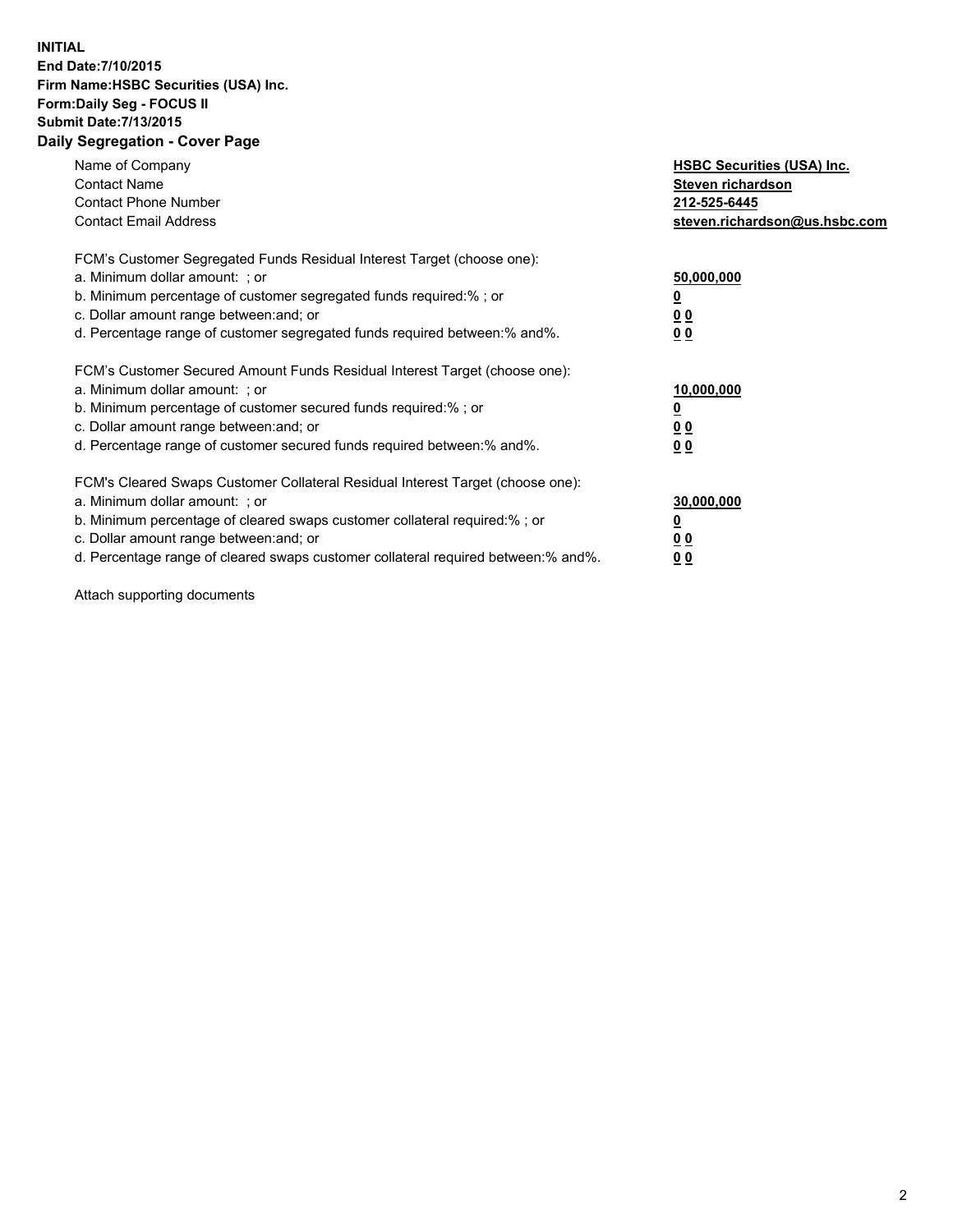**INITIAL End Date:7/10/2015 Firm Name:HSBC Securities (USA) Inc. Form:Daily Seg - FOCUS II Submit Date:7/13/2015 Daily Segregation - Secured Amounts**

|          | Dany Segregation - Secured Announts                                                                                           |                                 |
|----------|-------------------------------------------------------------------------------------------------------------------------------|---------------------------------|
|          | Foreign Futures and Foreign Options Secured Amounts                                                                           |                                 |
|          | Amount required to be set aside pursuant to law, rule or regulation of a foreign                                              | $0$ [7305]                      |
|          | government or a rule of a self-regulatory organization authorized thereunder                                                  |                                 |
| 1.       | Net ledger balance - Foreign Futures and Foreign Option Trading - All Customers                                               |                                 |
|          | A. Cash                                                                                                                       | 61,831,130 [7315]               |
|          | B. Securities (at market)                                                                                                     | 39,708,920 [7317]               |
| 2.       | Net unrealized profit (loss) in open futures contracts traded on a foreign board of trade                                     | -7,582,825 [7325]               |
| 3.       | Exchange traded options                                                                                                       |                                 |
|          | a. Market value of open option contracts purchased on a foreign board of trade                                                |                                 |
|          |                                                                                                                               | $0$ [7335]                      |
|          | b. Market value of open contracts granted (sold) on a foreign board of trade<br>Net equity (deficit) (add lines 1. 2. and 3.) | $0$ [7337]                      |
| 4.<br>5. |                                                                                                                               | 93,957,225 [7345]               |
|          | Account liquidating to a deficit and account with a debit balances - gross amount                                             | 5,576,514 [7351]                |
|          | Less: amount offset by customer owned securities                                                                              | -5,513,966 [7352] 62,548 [7354] |
| 6.       | Amount required to be set aside as the secured amount - Net Liquidating Equity                                                | 94,019,773 [7355]               |
|          | Method (add lines 4 and 5)                                                                                                    |                                 |
| 7.       | Greater of amount required to be set aside pursuant to foreign jurisdiction (above) or line                                   | 94,019,773 [7360]               |
|          | 6.                                                                                                                            |                                 |
|          | FUNDS DEPOSITED IN SEPARATE REGULATION 30.7 ACCOUNTS                                                                          |                                 |
| 1.       | Cash in banks                                                                                                                 |                                 |
|          | A. Banks located in the United States                                                                                         | 28,946,270 [7500]               |
|          | B. Other banks qualified under Regulation 30.7                                                                                | 0 [7520] 28,946,270 [7530]      |
| 2.       | Securities                                                                                                                    |                                 |
|          | A. In safekeeping with banks located in the United States                                                                     | 39,708,920 [7540]               |
|          | B. In safekeeping with other banks qualified under Regulation 30.7                                                            | 0 [7560] 39,708,920 [7570]      |
| 3.       | Equities with registered futures commission merchants                                                                         |                                 |
|          | A. Cash                                                                                                                       | <u>0</u> [7580]                 |
|          | <b>B.</b> Securities                                                                                                          | $0$ [7590]                      |
|          | C. Unrealized gain (loss) on open futures contracts                                                                           | $0$ [7600]                      |
|          | D. Value of long option contracts                                                                                             | $0$ [7610]                      |
|          | E. Value of short option contracts                                                                                            | 0 [7615] 0 [7620]               |
| 4.       | Amounts held by clearing organizations of foreign boards of trade                                                             |                                 |
|          | A. Cash                                                                                                                       | $0$ [7640]                      |
|          | <b>B.</b> Securities                                                                                                          | $0$ [7650]                      |
|          | C. Amount due to (from) clearing organization - daily variation                                                               | $0$ [7660]                      |
|          | D. Value of long option contracts                                                                                             | $0$ [7670]                      |
|          | E. Value of short option contracts                                                                                            | 0 [7675] 0 [7680]               |
| 5        | Amounts held by members of foreign boards of trade                                                                            |                                 |
|          | A. Cash                                                                                                                       | 70,958,807 [7700]               |
|          | <b>B.</b> Securities                                                                                                          | $0$ [7710]                      |
|          | C. Unrealized gain (loss) on open futures contracts                                                                           | <mark>-7,582,825</mark> [7720]  |
|          | D. Value of long option contracts                                                                                             | 0 [7730]                        |
|          | E. Value of short option contracts                                                                                            | 0 [7735] 63,375,982 [7740]      |
| 6.       | Amounts with other depositories designated by a foreign board of trade                                                        | 0 [7760]                        |
| 7.       | Segregated funds on hand                                                                                                      | $0$ [7765]                      |
| 8.       | Total funds in separate section 30.7 accounts                                                                                 | 132,031,172 [7770]              |
| 9.       | Excess (deficiency) Set Aside for Secured Amount (subtract line 7 Secured Statement                                           | 38,011,399 [7380]               |
|          | Page 1 from Line 8)                                                                                                           |                                 |
| 10.      | Management Target Amount for Excess funds in separate section 30.7 accounts                                                   | 10,000,000 [7780]               |
| 11.      | Excess (deficiency) funds in separate 30.7 accounts over (under) Management Target                                            | 28,011,399 [7785]               |
|          |                                                                                                                               |                                 |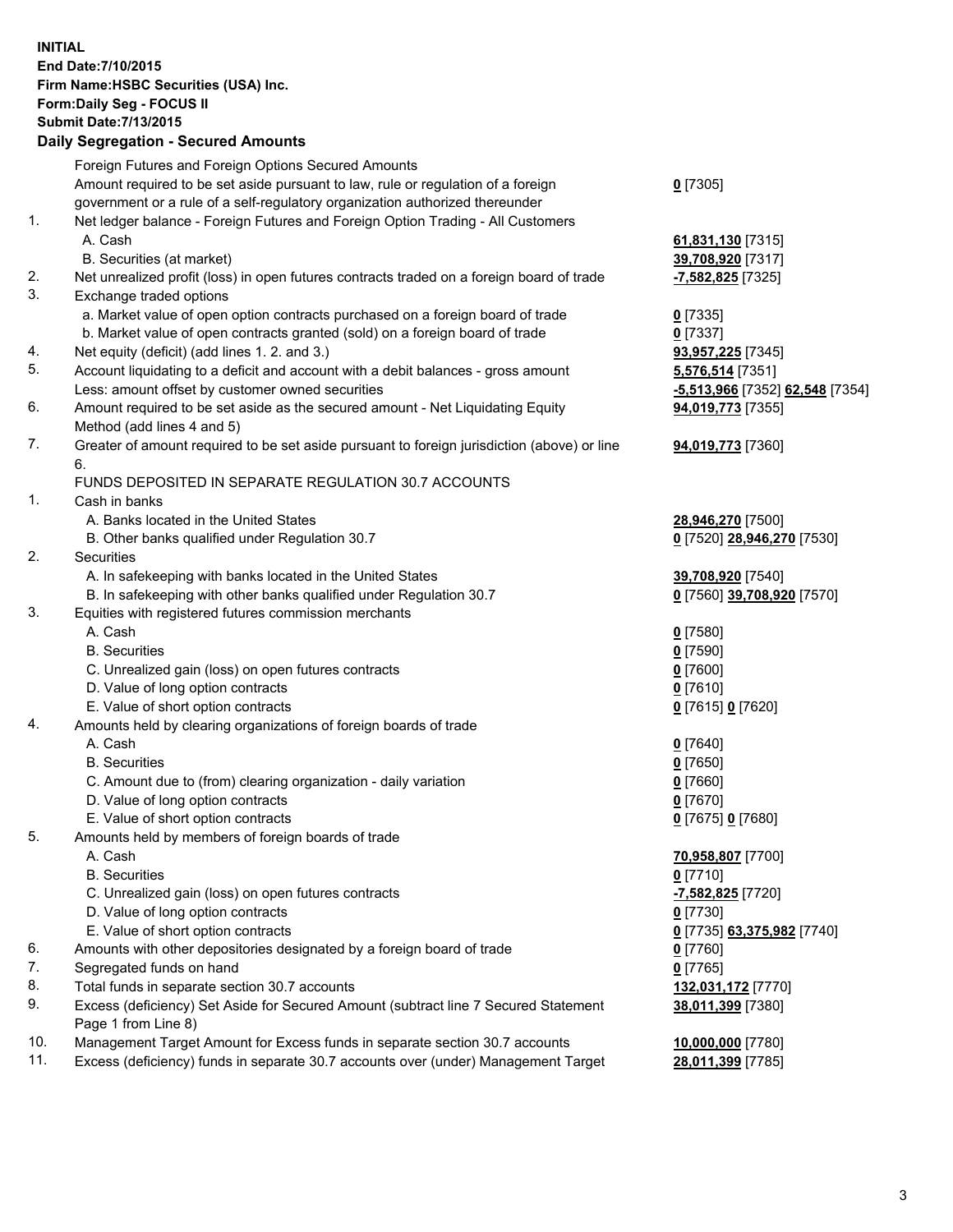**INITIAL End Date:7/10/2015 Firm Name:HSBC Securities (USA) Inc. Form:Daily Seg - FOCUS II Submit Date:7/13/2015 Daily Segregation - Segregation Statement** SEGREGATION REQUIREMENTS(Section 4d(2) of the CEAct) 1. Net ledger balance A. Cash **512,760,185** [7010] B. Securities (at market) **693,580,491** [7020] 2. Net unrealized profit (loss) in open futures contracts traded on a contract market **-48,836,700** [7030] 3. Exchange traded options A. Add market value of open option contracts purchased on a contract market **109,518,625** [7032] B. Deduct market value of open option contracts granted (sold) on a contract market **-5,355,069** [7033] 4. Net equity (deficit) (add lines 1, 2 and 3) **1,261,667,532** [7040] 5. Accounts liquidating to a deficit and accounts with debit balances - gross amount **11,504,485** [7045] Less: amount offset by customer securities **-11,090,536** [7047] **413,949** [7050] 6. Amount required to be segregated (add lines 4 and 5) **1,262,081,481** [7060] FUNDS IN SEGREGATED ACCOUNTS 7. Deposited in segregated funds bank accounts A. Cash **105,903,510** [7070] B. Securities representing investments of customers' funds (at market) **0** [7080] C. Securities held for particular customers or option customers in lieu of cash (at market) **93,300,538** [7090] 8. Margins on deposit with derivatives clearing organizations of contract markets A. Cash **26,650,524** [7100] B. Securities representing investments of customers' funds (at market) **339,662,500** [7110] C. Securities held for particular customers or option customers in lieu of cash (at market) **600,279,953** [7120] 9. Net settlement from (to) derivatives clearing organizations of contract markets **19,566,243** [7130] 10. Exchange traded options A. Value of open long option contracts **109,504,650** [7132] B. Value of open short option contracts **-5,355,069** [7133] 11. Net equities with other FCMs A. Net liquidating equity **69,981,805** [7140] B. Securities representing investments of customers' funds (at market) **0** [7160] C. Securities held for particular customers or option customers in lieu of cash (at market) **0** [7170] 12. Segregated funds on hand **0** [7150] 13. Total amount in segregation (add lines 7 through 12) **1,359,494,654** [7180] 14. Excess (deficiency) funds in segregation (subtract line 6 from line 13) **97,413,173** [7190] 15. Management Target Amount for Excess funds in segregation **50,000,000** [7194]

16. Excess (deficiency) funds in segregation over (under) Management Target Amount Excess

**47,413,173** [7198]